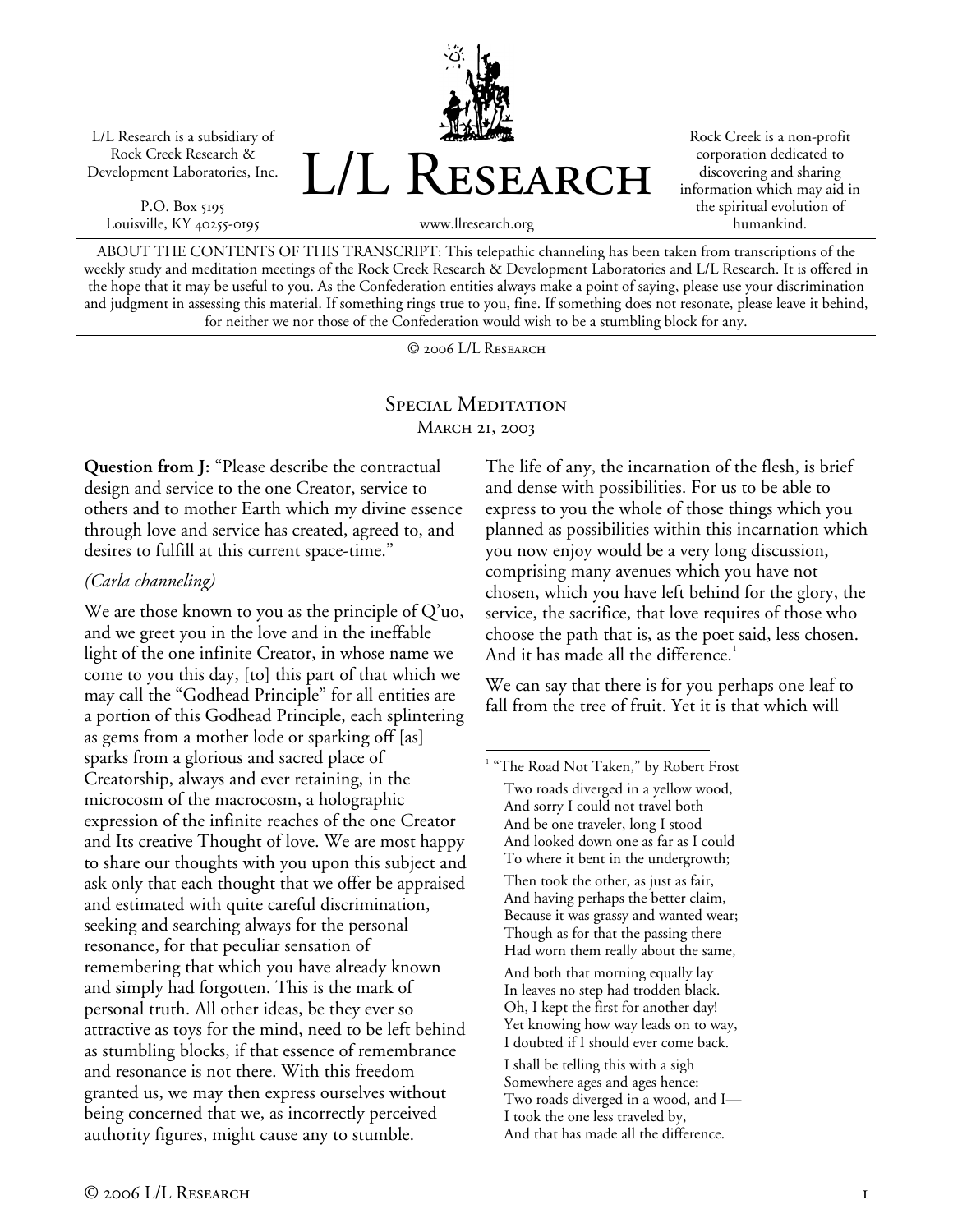come naturally to you and it is a roundabout route indeed, were one to gaze at the route from the air of hindsight. But upon the ground of time it is a good way to go, and all things shall transpire in their time. This is the essence of that which we are able to tell you in any specific way.

We would then spend the balance of this reading discussing that which you have asked in the light of a point of view which is perhaps broader and less specific than you would prefer. However, we wish very much for you to work this last puzzle, to experience the faith that springs from the leap into midair; to place the self not only upon the line but happily over the line, because it gives joy and it expresses the deepest passion of the being.

These choices are those which, if relaxed into, seem sometimes to flow with uncanny precision and speed. At other times the lesson includes waiting. And there are both aspects within the present puzzle, those things which need not to be resisted and those times faith alone can express the quality of serenity that does not blink at apparent challenge, difficulty or lack of manifestation.

What is the shape of service to the Creator? We suggest that the contract that you speak of is [a] contract that you have attempted to keep for some time. It is a life-long contract. It is elastic. It is in force as long as you breathe. This contact is common to many who at this time express upon the surface of your planet, both those who are in last incarnations, or hopefully last incarnations, as an earth native and those who have come here from elsewhere from higher densities in order to be of service upon planet Earth at this time. This basic mission which all hold in common is perforce a generalized expression of the essence of the self, for are not all selves part of the infinite Creator? So that there is that spiritual paradox, that is so precious, of the absolute equality of all souls and the absolute uniqueness of each gem of personhood that is the soul stream that is represented so sketchily in the illusion of flesh by the personality shell, which those about you experience as yourself. That which you came prepared to live for and to die for is the cause of love and light. The need at this time upon the planet which you now serve is great. The time is Harvest and those who have awakened have awakened to the memory that they are here to serve in a specific way.

This specific way is so completely other than the culture in which your peoples experience life, see contracts and jobs, that it is very different to wrap the mind around the job at hand. However, this job is to live a life which contains as much consciousness and awareness and accurate observance of all that is seen as possible. It, then, requires the instrument that is your soul to aid as a shuttle in bringing into the physical body and out into the metaphysical inner planes of this planet, by intention, the infinite love and light of the one Creator which at all times is moving through the openhearted entity and being sent by intention either to the Creator, to the fourth-density grid of this planet, which this instrument is so interested in strengthening, and to the people that one comes in contact with on a daily basis, that can be served and can be prayed for by the simple level of consciousness expressed within, that sanctum sanctorum which is the opened heart wherein the entity is in tabernacle with the one infinite Creator. To carry this persona into the world is to carry peace into the world, to carry light into the world. To carry this consciousness means that you begin to see yourself as the Christ. You begin to see others as the Christ. You begin to see the creation as an expression of the Father and you begin to see that in being the most essential self that you can, you are moving closer and closer to the selfhood that is the Christ, that is the "I" of "me."

We do not wish to indicate the literal Christ, that body, that personality shell. But we indicate the consciousness that is the Christ within, that consciousness which the one known as Jehoshuah carried so elegantly and so bravely and with such tenacity. Yet it was a cloak, and that cloak is the cloak of the Godhead Principle, shall we say, or the divine spirit, or as this instrument likes to call it, the Holy Spirit, that which is Christ without the body, that divine fire which flows, that wind of spirit that "bloweth where it listeth."<sup>2</sup> This is the consciousness that is your basic contract. This is what you came to do and this is not easy work. For this is a work that exists throughout the day, throughout the waking time that is left to you upon this sphere and so it is essential, in the practice of those who would maximize their service, that the entity be more and more aware of the thoughts and the feelings that are occurring, of those triggers that pull the self from the

 $\overline{a}$ 

<sup>2</sup> *Holy Bible, King James Version*, John 3:8.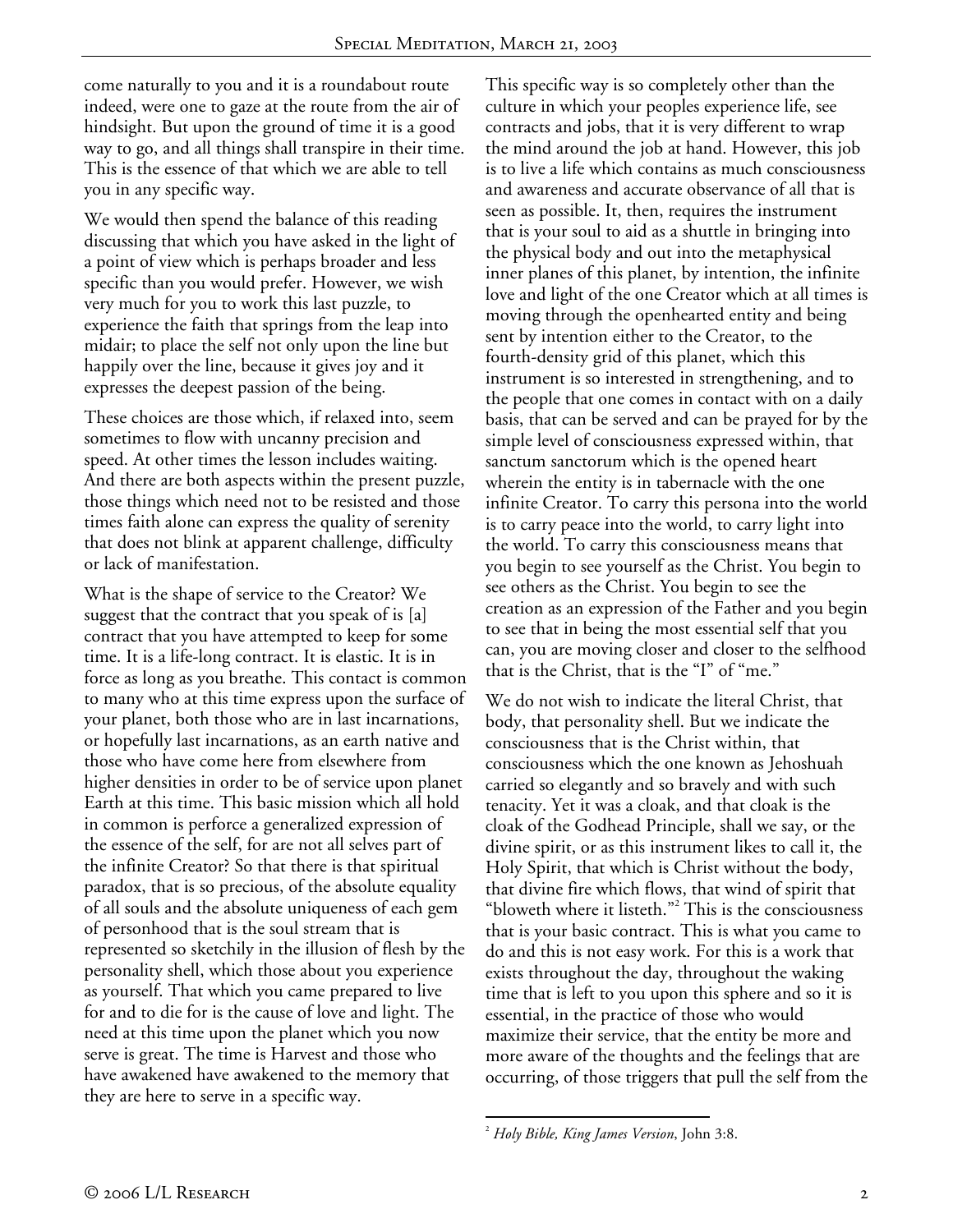self which rests in the great ocean of divine consciousness into the murk of the archipelago of confusion and chaos that is the usually segmented daily experience.

The deep waters that surround each moment are not apparent to one skating upon the surface of life. It is those who are brave enough to dive into the present moment and to gain its fruits by thirst and hunger, seeking like the hart that "pants after the water brook"<sup>3</sup> as this instrument would quote from her Bible, that the self becomes a honed instrument, a crystal radio, that is waiting silently, empty handedly, to receive the information that comes through the shuttle of the gateway to intelligent infinity that is the spiritual body.

The strategy that we would recommend for working upon this primary contractual obligation or what the Ra group called "honor/duty" is that heart-opening discipline, for which the one known as J has so richly prepared himself by many resources and many experiences that hone and refine the strategies and processes that this entity may bring to bear upon that seed that is within that blooms in the spring of awakened consciousness. The seed has fallen in good ground and there is every hope of a good spring and we just encourage the one known as J to bend to the Earth of its planting, to tend the buds that come, with great love, with great awareness of the sacred honor in drawing breath at this time, in this place. We encourage the openhearted attempt in each day to gaze at the household of the self with first interest upon the lowest of the floors, that level of survival and sexuality that perhaps the cave and the more primitive parts of a house would suggest, the first floor, a ground floor of personal relationships and the family and group relationships that are intimate in the personal life. These small concerns, these incidental chores and experiences of day-to-day life contain most of the grist for the mill of the metaphysical learning which you indeed did come to do.

The learning will take place whether or not all relationships are used that have been prepared. And indeed in most incarnations many relationships are allowed to lapse or may not even occur simply because of the road not taken—so that there is no

way of exhausting the possibilities of any incarnation.

The gift that you give in this contract is the enormous gift of a life that is lived for the Creator, a life that is lived in remembrance of the Creator, a life that is lived in devotion to the mystery of Deity, a life that is lived in faith that all is well, and that all will be well. These energies are the energies which allow the heart to open when the entity is comfortable in its own skin, when it has a home life in which it is functional and content, when it has obtained some grasp of the good and the seeming challenge inherent in the worldly work of gaining supply, then can the heart begin to open and feel safe in an undefended and relaxed state. And in that state full energy begins coming through the heart and according to the will of the entity which is the crystal being doing the work, that energy then can then move in to work in consciousness, for the self, for the planet, for entities about the self or for, indeed, the Creator Itself. All of these energies are part of a life lived in faith and in gratitude, if it can be remembered to give praise and thanksgiving for all that occurs. The resources which the one known as J has so ably stacked up in the years of experience, of service, and in devotion will be able to come into play as they are needed, not because of the cudgeling of the brain or the intellectual sophistry of thinking, but those things which point and hint and suggest shall be bubbling up from dream, vision, bird, bush, sky and unusual, unexpected synchronicity. We encourage, then, the attention to the information that flows from the devas of second density who are in complete harmony with the needs of your soul stream. We encourage those awarenesses of synchronicities and of good words spoken that are given from the actions of angelic aid in fourth density, of higher teachers in fifth density and sixth density and of the Creator's whimsy, which operates at an even higher level than even these teachers. Indeed, many times the Creator's dry and attic wit<sup> $+$ </sup> has salted the sad and sorry [earthly] tragedy with ironic yet bittersweet humor. This too is a teaching of a very deep kind.

You are a crystal that has the entire spectrum of energy. You can generate and focus upon any of these colors. And by the responses that you give to catalyst —in the daily life especially, in the small

<sup>1</sup> <sup>3</sup> "As the hart (deer) panteth after the water brook, so panteth my soul after Thee, O God." (*Holy Bible, King James Version*, Psalms 42:1)

<sup>1</sup> 4 attic wit: a poignant, delicate wit, peculiar to the Athenians.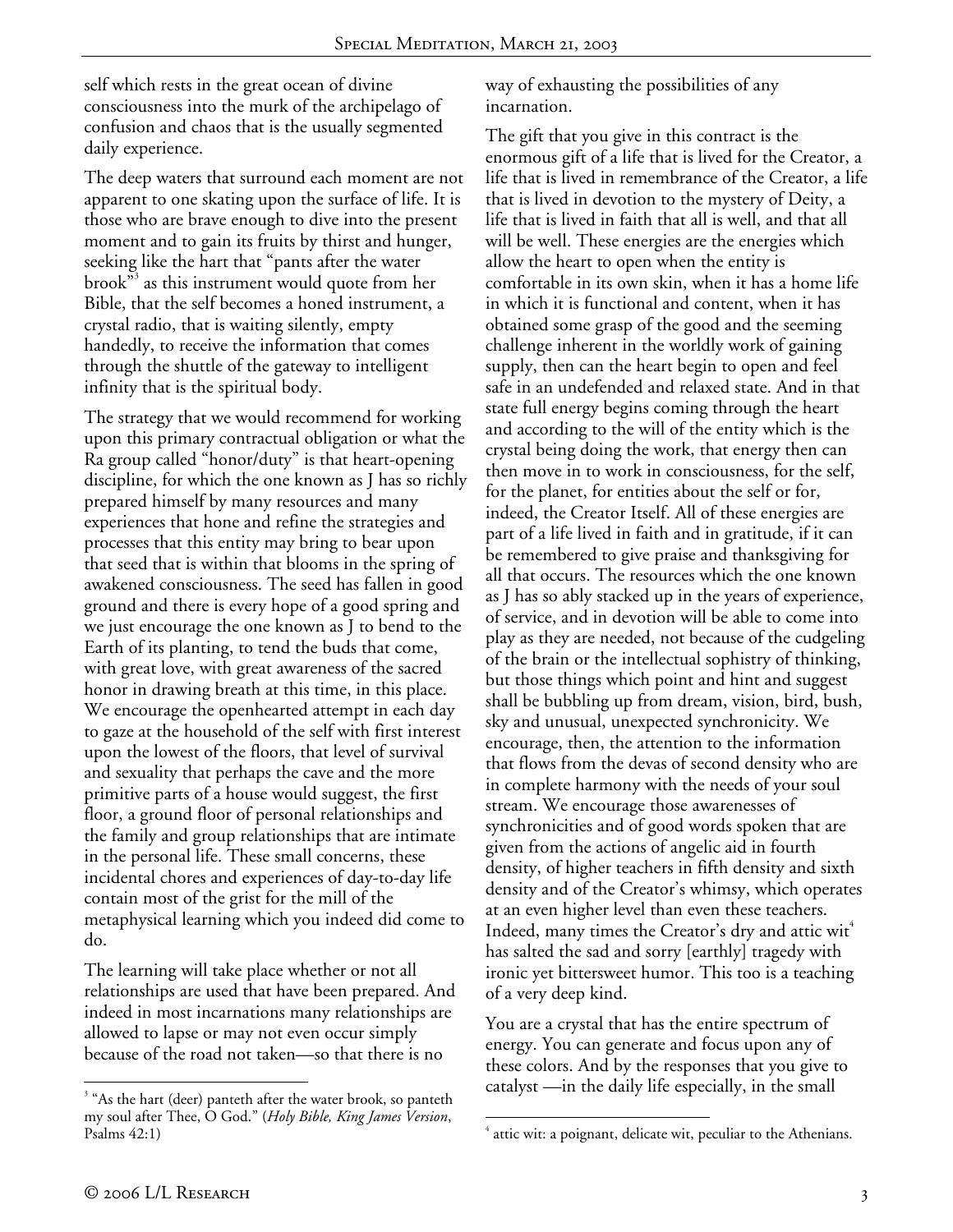life— you can refine, articulate, purify and crystallize these colors that are your emotions. There is such beauty in the human heart and, as you give yourself to the Creator day by day, you are as the flower in the field that shines with your very own array of colors. These are the palette that you have created to give praise and honestation to the one infinite Creator. What then are your thoughts this day? What then are the feelings that you have produced?

This instrument was saying earlier about itself that in a recent situation it had, on the worldly level, a great success, but on the personal level felt disappointed with herself, for she had not taken the opportunity in every case to see new people, or that is, people new to her, as souls, but rather personalities, becoming involved in the intricacies of very social rituals and aggravation that is inherent in these to this particular entity. Why did this choice get taken? Why was the attention straying from the center of devotion, which this instrument hopes is lit as the lighthouse upon the hill at all times? Nay, this lighthouse sometimes seems to get very faint and seems not to shine very brightly.

These are the times that are precious for learning, these moments of awakening awareness that one has been drifting off of one's focus. Then it is that it is time— not to discipline the self, rebuke the self, or scold the self—but rather to correct the error of thought, speaking out loud perhaps the principle involved in seeing entities as the Creator, seeing the self as the Creator, and seeing the creation as the Creator's world. These are those things which you have contracted to do. It is very easy and completely understandable within the culture that you enjoy that you would equate contractual missions with outer gifts. And yet we may say without any feeling of personal wrongness that were this instrument never to have channeled, to have written, or to have sung in this incarnation, this instrument would still be appropriately and properly pursuing that which she calls the King's Highway.

There is nothing of outer gifts that is contractual but rather the contractual obligation, the honor, and the duty is to the being that you hope to allow to flower within this density and within this lifetime specifically. There was a hope of one who would come to the Harvest, harvestable and shining as brightly as the sun, and thus harvesting those about it as the radiance lights other people and begins

other people's journeys toward awakening simply by the radiance of being that they experience. This is a very subtle, a very hidden service. It is one which takes tremendous discipline yet gives great joy and is actually what this instrument would call the fast track to inner learning. For in this particular state of mind you are as the tuned instrument that is able to observe, from a standpoint of compassion and thankfulness, the unfolding plan of the one infinite Creator.

This is the time wherein many are being called to awaken and take up their part in this effort to build a road to fourth density that is a safe one for those who come after this generation upon planet Earth. The work with third density of this group of entities called human beings is largely at an end and the, shall we say, political, global score does not look very good. It looks as though we have as entities not proceeded to a very appropriately harvestable place for those interested in love and in light. Yet these appearances have no substance.

A microscope taken to anything physical may show that there is virtually no substance in matter but, for the most part, space. Energies are what have substance within the metaphysical world. The energy of intention and the absolute fidelity to focusing upon the center of your desire are the basic prerequisites for the work ahead. It will bless many, yet it will often be hidden.

We do bless and encourage you to follow those paths which lead to outer service as well. These are less central to the energy which causes you to ask these questions, yet we feel that you will be feeling delighted as well as in some consternation as things unfold. There is much of interest to come so we simply encourage the feeling that all is well, the feeling that the road is beneath the feet. That which this instrument calls the King's Highway, that Tao, that Way is beneath the feet and you are on the road. This is the bulk of that which we would say to respond to your query with one more thought concerning the work with the environment that you mentioned.

The one known as Gaia or the Earth or Terra groans in a despairing labor at this time. She has become somewhat encouraged as more and more entities send light and begin to grieve for the suffering and feeling of fear that is being cast about the surface of your globe like a pall. This is encouraging to Gaia